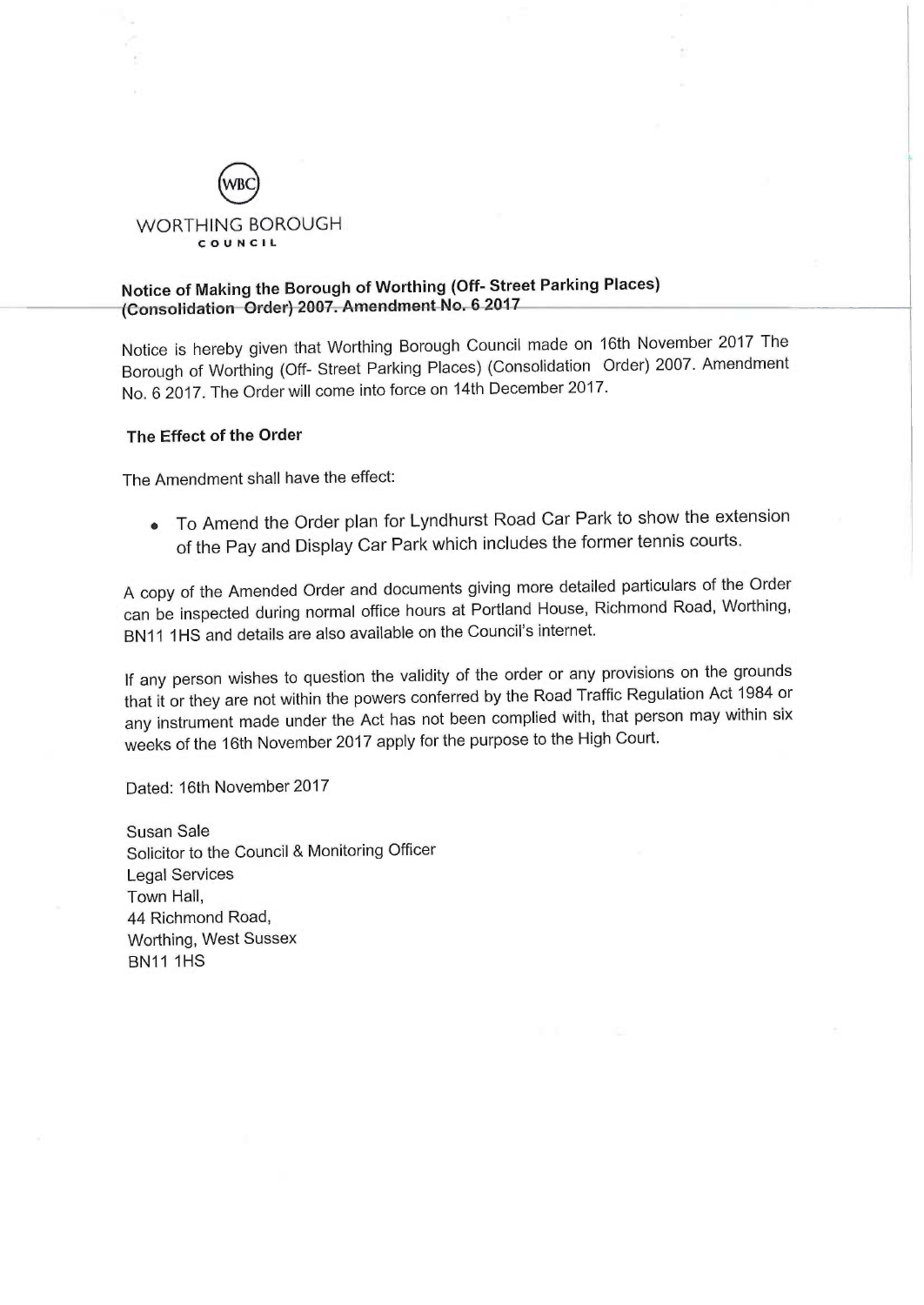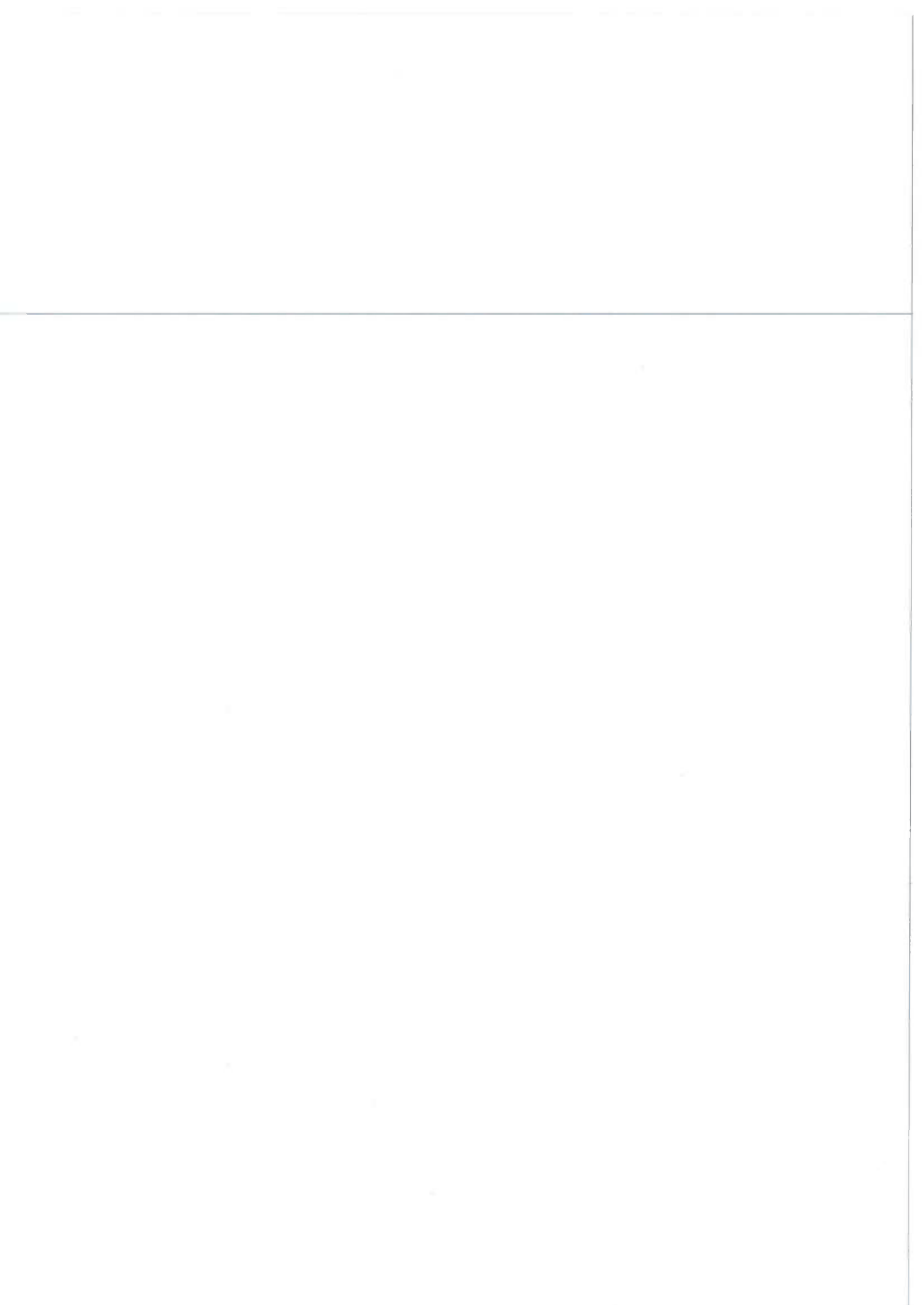

# The Borough of Worthing (Off Street Parking Places) (Consolidation Order) 2007.

## (Amendment No. 6) Order 2017

The Council of the Borough of Worthing (hereinafter called the "Council") in exercise of its powers under Section 35 of the Road Traffic Regulations Act 1984, as amended ("the Act") and of all other enabling powers, and after consultation with West Sussex County Council, the Chief Officer of Police and other relevant bodies in accordance with Part III of Schedule 9 of the Act hereby make the following Order;

### Commencement and Citafion

This Order shall come into operation on 14<sup>th</sup> December 2017 and may be cited as The Borough of Worthing (Off-Street Parking Places) (Amendment No. 6) Order 2017. The Order amends The Borough of Worthing (Off Street Parking Places) Consolidation Order 2007 as amended (the 2007 Order).

### Effect of the Order

The Order shall have the effect as follows;

A. Amend the Order plan for Lyndhurst Road Car Parks as follows;

To amend the Order plan for Lyndhurst Road Car Park to show the extension of the Pay and Display Car Park which includes the former tennis courts.

The COMMON SEAL of THE BOROUGH COUNCIL OF WORTHING was hereto affixed on the  $16t$  day of Norember  $2c$ . In the presence of

 $r$  . Surfull

Authorised Signatory